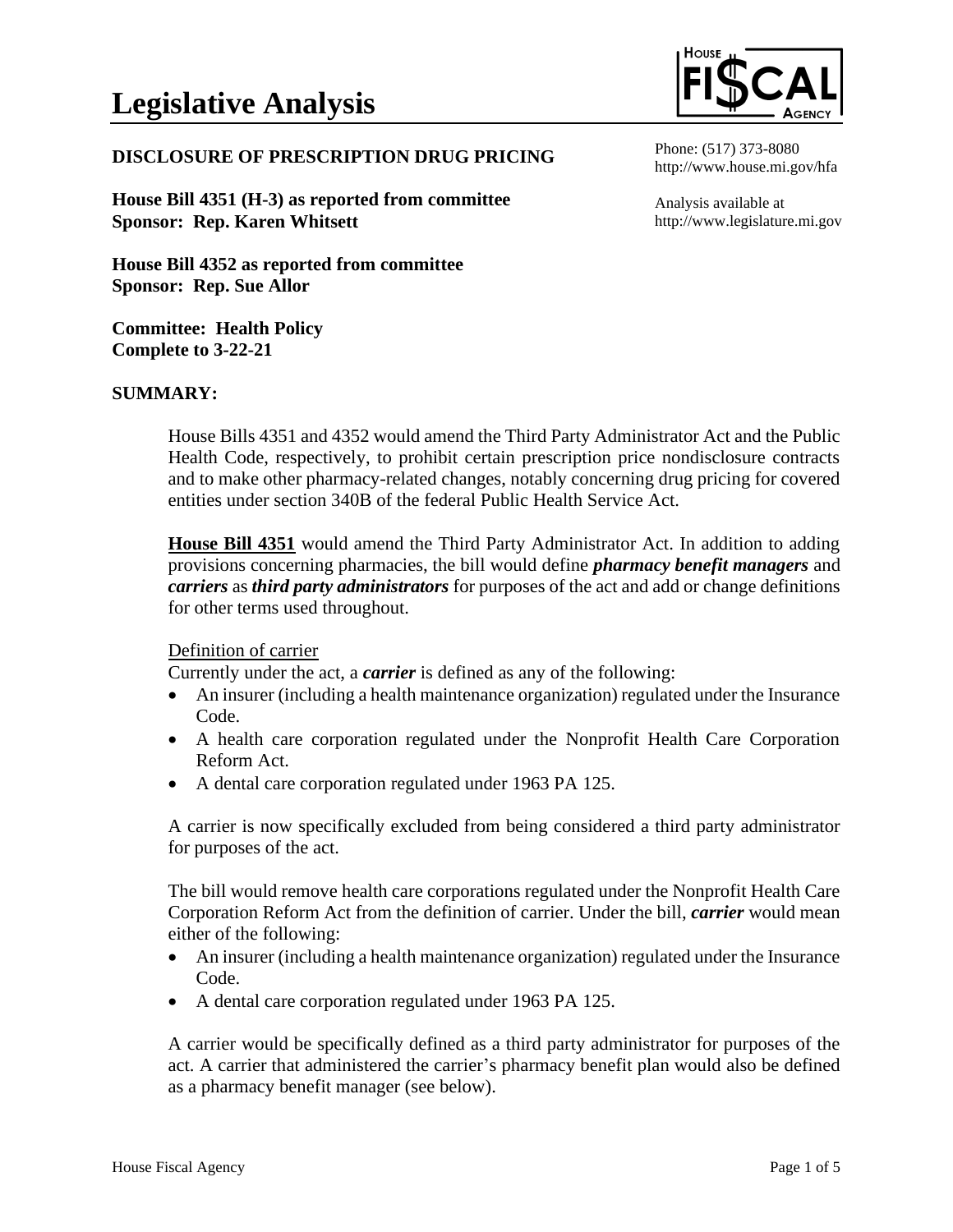### Definition of third party administrator

Currently, a third party administrator is defined as a person who processes claims under a *service contract*, and who may also provide one or more other administrative services under a service contract, other than a worker's compensation self-insurance program under the Worker's Disability Compensation Act. The term does not include a carrier or employer sponsoring a *plan*.

*Service contract* means the written agreement for the provision of administrative services between the third party administrator and a *plan*, a sponsor of a plan, or a carrier.

*Plan* means a medical, surgical, dental, vision, or health care benefit plan and may include coverage under a policy or certificate issued by a carrier.

The bill would add carriers and *pharmacy benefit managers* to the definition of third party administrator and make them subject to the provisions of the act that now apply to third party administrators.

*Pharmacy benefit manager* would mean a person that contracts with a pharmacy (as defined in the Public Health Code) on behalf of an employer, multiple employer welfare arrangement, public employee benefit plan, state agency, insurer, managed care organization, or other third party payer to provide pharmacy health benefits services or administration, including reimbursement. The term would include a carrier that administers the carrier's pharmacy benefit plan.

Under the bill, a *third party administrator* would mean a person that processes claims under a service contract, and that may also provide one or more other administrative services under a service contract, other than a worker's compensation self-insurance program under the Worker's Disability Compensation Act. The term would not include an employer sponsoring a plan. The term would include a carrier and a pharmacy benefit manager. (The bill would not change the definition of "service contract" or "plan.")

### Disclosure of drug prices

The bill would require that a contract between a carrier or pharmacy benefit manager and a pharmacy not prohibit the pharmacy from disclosing the current selling price of a drug in accordance with section 17757 of the Public Health Code, as it would be amended by HB 4352. This provision would apply to a contract executed, extended, or renewed after the date the bill took effect.

### 340B entities and carrier prohibitions

Additionally, the bill would prohibit a carrier or pharmacy benefit manager that reimburses a 340B entity for drugs under federal law<sup>1</sup> from reimbursing the 340B entity for pharmacydispensed drugs or provider-administered drugs at a rate lower than what it pays for the same drug to pharmacies that are not 340B entities or engaging in any other discriminatory

<sup>1</sup> Se[e https://www.hrsa.gov/opa/index.html](https://www.hrsa.gov/opa/index.html)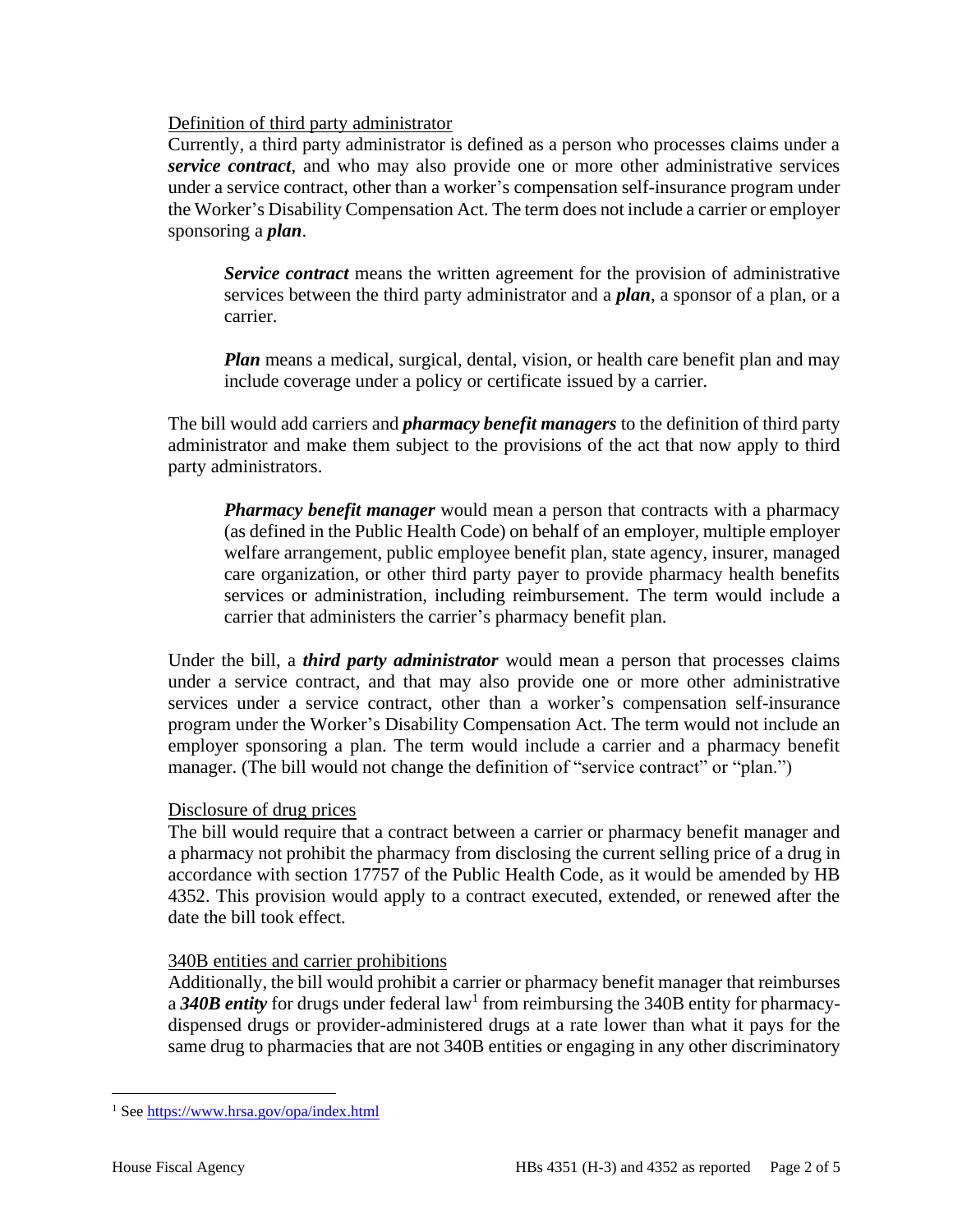practices against 340B entities including adjustment, network exclusions, or interference with patient choice of pharmacy or provider.

*340B entity* would mean a *covered entity* and any pharmacy contracted by the entity to deliver pharmacy-related services.

*Covered entity* would mean that term as defined in 42 USC 256b.<sup>2</sup>

The bill would also do both of the following:

- Prohibit a carrier or pharmacy benefit manager from requiring a patient to pay a co-pay that is higher than the selling cost of the drug dispensed to him or her.
- Prohibit a carrier of pharmacy benefit manager from excluding or discriminating against a pharmacy solely because the carrier does not have a vested financial interest in the pharmacy, such as being an owner or co-owner, being a shareholder, or having another connection through which it could make or lose money.

### Sanctions

Under section 50 of the act, the director of the Department of Insurance and Financial Services (DIFS) can, after notice and hearing, impose various sanctions for a third party administrator's or manager's violation of the act, including monetary fines, suspension or revocation of a certificate authority, and restitution to aggrieved parties, and depending largely on the degree to which the violations were knowing or persistent.<sup>3</sup>

MCL 550.902 and proposed MCL 550.926 and 550.927

**House Bill 4352** would amend the Public Health Code. Currently under the code, if a pharmacist who sells drugs at retail is asked, he or she must provide the current selling price of a drug the pharmacy dispenses or comparative current selling prices of generic and brand name drugs it dispenses. This information must be given before a drug is dispensed. Asking for this information does not oblige a person to buy a drug asked about.

The bill would retain these provisions, but would amend them to allow a pharmacist to provide this information without first being asked. Further, the bill would prohibit a pharmacy or pharmacist from entering into a contract prohibiting the disclosure of this information.

The bill would also amend the comparative selling prices the pharmacist must now disclose upon request (and under the bill could volunteer) to include biosimilar drug products.<sup>4</sup>

<sup>&</sup>lt;sup>2</sup> According to the American Hospital Association, covered entities under the federal act "include community health centers, children's hospitals, hemophilia treatment centers, critical access hospitals (CAHs), sole community hospitals (SCHs), rural referral centers (RRCs), and public and nonprofit disproportionate share hospitals (DSH) that serve lowincome and indigent populations." See [https://www.aha.org/system/files/media/file/2019/04/fact-sheet-340b-](https://www.aha.org/system/files/media/file/2019/04/fact-sheet-340b-0419.pdf)[0419.pdf](https://www.aha.org/system/files/media/file/2019/04/fact-sheet-340b-0419.pdf)

<sup>3</sup> Se[e http://legislature.mi.gov/doc.aspx?mcl-550-950](http://legislature.mi.gov/doc.aspx?mcl-550-950)

<sup>4</sup> Provisions regulating these products were added to the Public Health Code by 2018 PA 41. See the HFA analysis here[: https://www.legislature.mi.gov/documents/2017-2018/billanalysis/House/pdf/2017-HLA-4472-C1F5C414.pdf](https://www.legislature.mi.gov/documents/2017-2018/billanalysis/House/pdf/2017-HLA-4472-C1F5C414.pdf)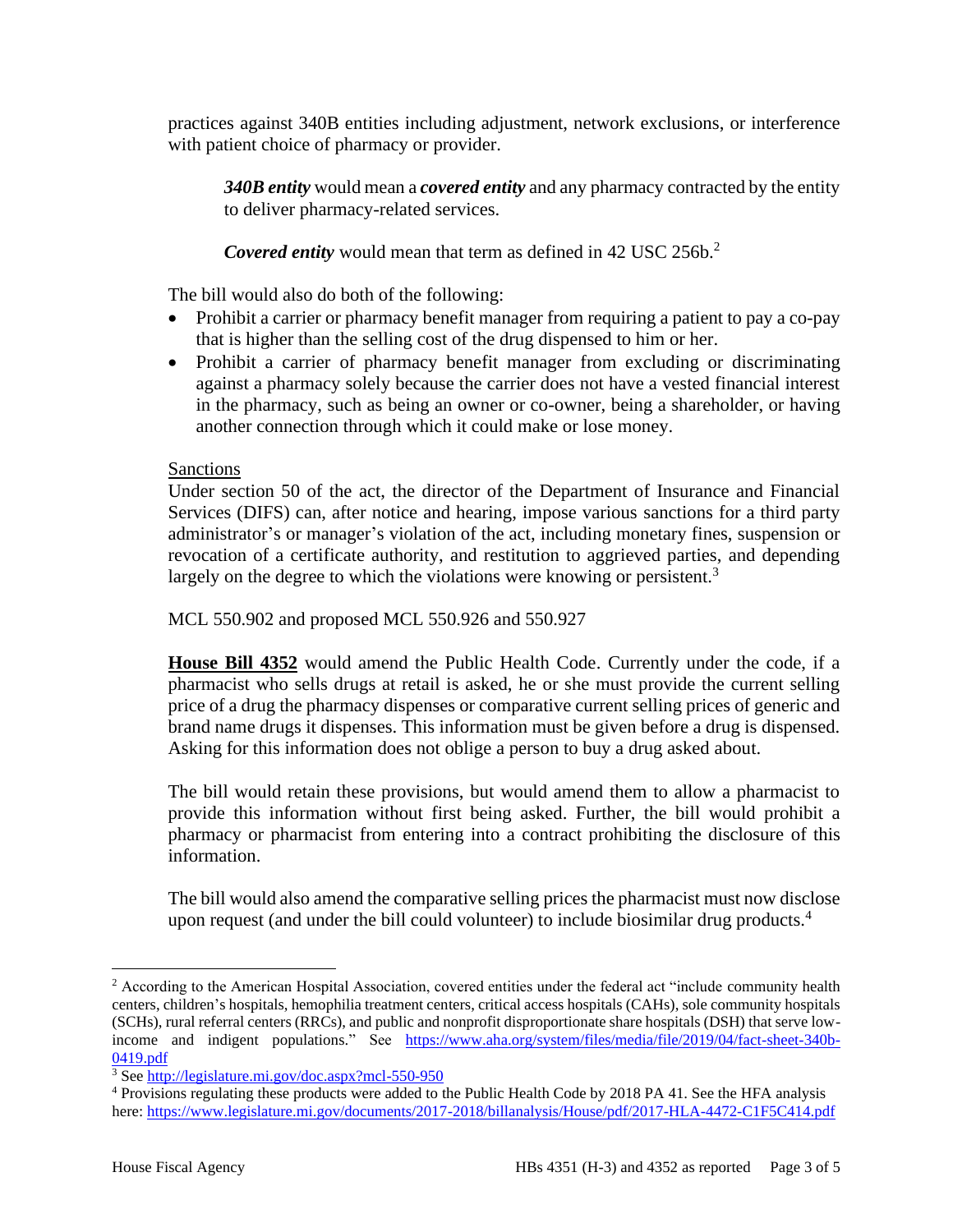### Prohibited pharmacy contracts

Finally, the bill would prohibit a pharmacy or pharmacist from entering a contract with a pharmacy benefit manager that does either of the following:

- Violates the provisions of HB 4351 that are described above under the heading "340B" entities and carrier prohibitions."
- Prevents or interferes with a patient's choice to receive an eligible prescription drug from a 340B entity or a pharmacy when dispensing a *340B drug*.

*340B drug* would mean a covered drug as that term is defined in 42 USC 256b.

### Penalties

Section 16299 of the Public Health Code provides that a person who violates or helps another to violate Article 15 of the code is, with some exceptions, guilty of a misdemeanor punishable by imprisonment for up to 90 days or a fine of up to \$100, or both, for a first offense. For a second or subsequent offense, the person is guilty of a misdemeanor punishable by imprisonment for at least 90 days and up to six months or a fine of at least \$200 and up to \$500, or both.

House Bill 4352 is tie-barred to HB 4351, which means that it could not take effect unless HB 4351 were also enacted.

MCL 333.17757 and proposed MCL 333.17757b

## **BACKGROUND:**

The bills are reintroductions of House Bills 5941 and 5942 of the 2019-20 legislative session. They are respectively identical to the introduced and H-1 substitute versions of the earlier bills.<sup>5</sup> HBs 5941 and 5942 were considered by the House Health Policy committee and referred to the House Ways and Means committee in September of 2020.

# **FISCAL IMPACT:**

House Bill 4351 would have an indeterminate fiscal impact on the state. Third party administrators or managers violating provisions under the bill would be afforded an opportunity for a hearing before the DIFS director. If the director determines that a violation has occurred, the director could order payment of a monetary penalty as well as suspension or revocation of the third party administrator's certificate of authority or manager's license. Revenue from monetary penalties would be remitted to the state treasurer and credited to the general fund. There is no practical way to determine the number of violations that will occur under provisions of the bill, so the estimate for the amount of revenue to the state is indeterminate.

House Bill 4352 would have an indeterminate fiscal impact on the state and on local units of government. Individuals convicted under the bill could be subject to penalties under MCL 333.16299. Currently, under section 16299 of the Public Health Code, unless

<sup>5</sup> <http://www.legislature.mi.gov/documents/2019-2020/billanalysis/House/pdf/2019-HLA-5941-8A09276B.pdf>